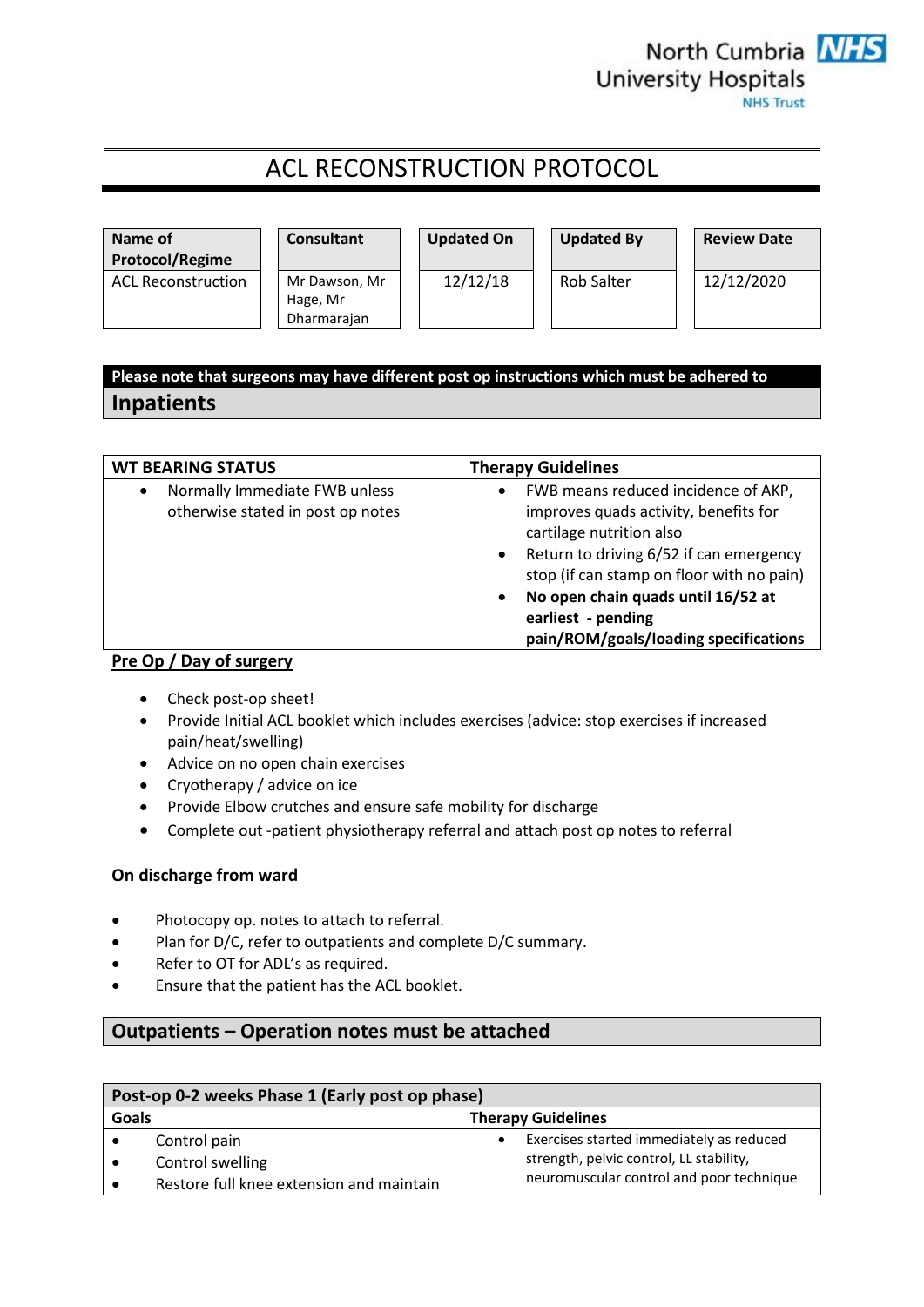# North Cumbria **NHS University Hospitals**

**NHS Trust** 

| <b>ROM</b> | are implicated in early OA or injury.                     |
|------------|-----------------------------------------------------------|
|            | SLR (only if no lag) because increased shear<br>$\bullet$ |
|            | forces at joint if quads weakness                         |
|            | Aim for flexion 90-110 degrees in 1-2/52<br>$\bullet$     |
|            | Ax ankle/hip as weakness/reduced ROM can<br>$\bullet$     |
|            | increase load on knee                                     |
|            | Encourage VMO activation                                  |
|            | Discuss realistic time frames as per protocol             |
|            | Be aware of hams vulnerability<br>$\bullet$               |
|            | No open chain quads exercises for 16/52 at<br>$\bullet$   |
|            | the earliest, gradual loading                             |

### **Exercises**

- Heel slides flexion / extension
- Static Quads / Patella flicks
- Passive Knee extension (heel on towel to increase extension)
- Resting leg in full extension
- SLR (Only if no lag)
- Knee flexion in sitting
- Core stability Trans abs activation
- Gastroc. stretches and strengthening

## **2 – 6 weeks post-op Goals** 1. Increase Control 2. Ensure full extension and near full flexion – full extension crucial for gait and later rehab, no need to force flexion initially, flexion will improve with swelling management and simple AROM 3. Improved Gait pattern – Wean off crutches 4. Early proprioceptive work **5.** Restore normal gait pattern **–** dispense with crutches only once normal gait pattern

resumed even if no pain reported

**Exercises**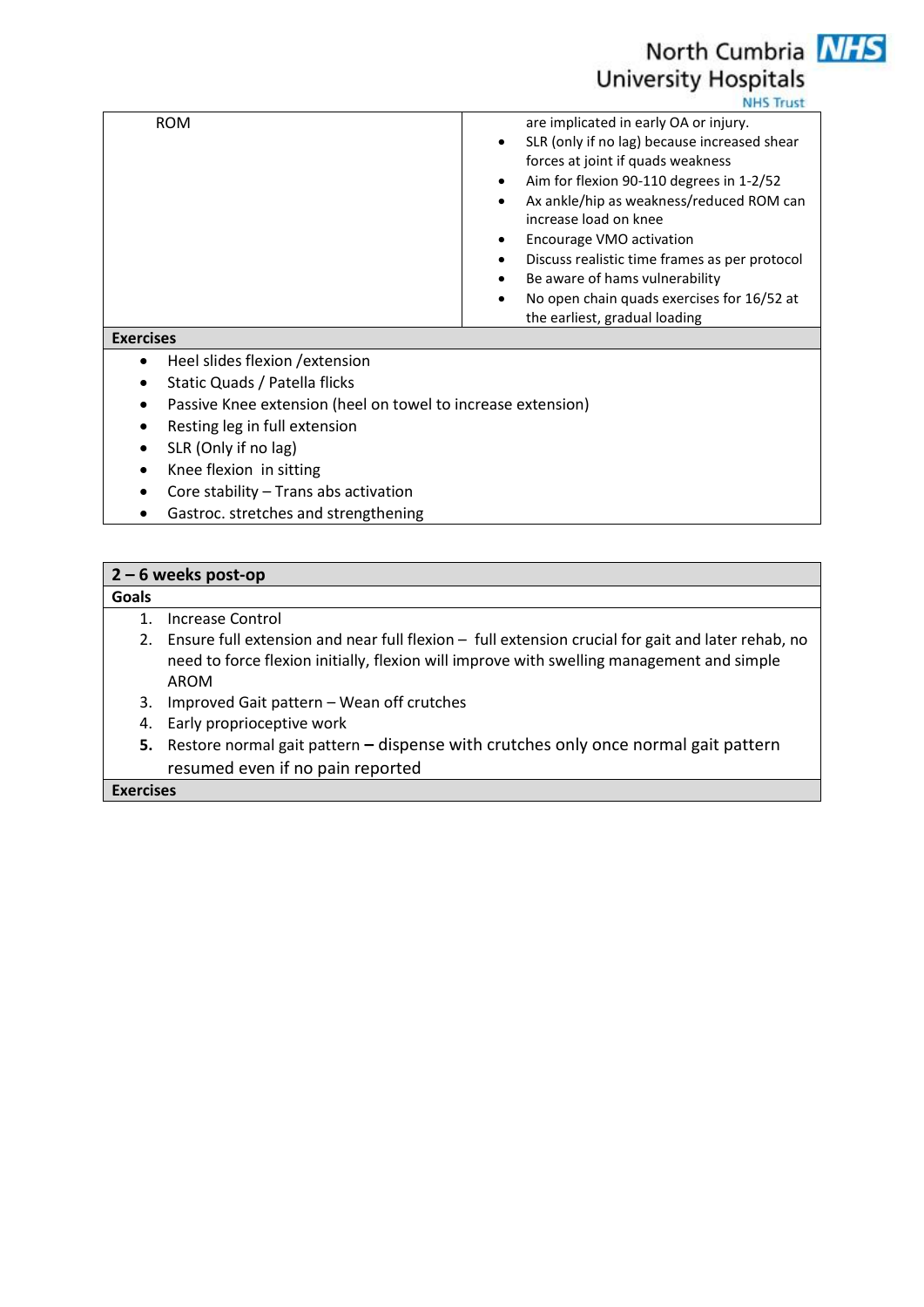**NHS Trust** 

## **2 - 3 weeks**

- Closed chain quads Wall slides / sit to stand / half squat at bar
- Single leg standing (if no lag)
- Core stability trans abdominus / hip hitching / glute medius
- Prone hangs if struggling for extension
- Mobs for extension

## **3 - 4 weeks**

- Bike High seat
- Step ups unaffected leg first
- Heel Raises bilateral aim for good control, avoiding excessive inversion (caused by fatigue)
- Hamstrings in side lying (hip neutral, not flexed)
- Side lying hip ext (leg extended)
- Wobble board work (both feet on board) / wii fit balance
- Walking forwards/backwards/sideways

## **4 – 5 weeks**

- Wobble board tilting forward / back / side
- Prone hamstrings (no resistance for hamstring grafts)
- Prone hamstrings with Theraband (patella tendon graft only avoid if hamstrings graft)
- Steps ups both legs
- Hip Extension / abduction with Theraband resistance
- Single leg trampette balance

## **5 – 6 weeks**

- $\bullet$  Stepper low speed
- Hams bench (patella tendon only)
- Single leg heel raise (rough guide once can do 3 x 10 bilateral, good control, no inversion)
- Gym ball Hams Curls
- $\bullet$  Supine bridge both legs on ball

## **6 week communication letter via email to Consultant**

| 6-8 weeks post-op                               |                                                                                                                                                                                                                                                                                                                                                                                                                                        |  |  |
|-------------------------------------------------|----------------------------------------------------------------------------------------------------------------------------------------------------------------------------------------------------------------------------------------------------------------------------------------------------------------------------------------------------------------------------------------------------------------------------------------|--|--|
| Goals                                           | <b>Therapy Guidelines</b>                                                                                                                                                                                                                                                                                                                                                                                                              |  |  |
| Proprioceptive work<br>Progress gradual loading | Graft is at its weakest between 6-12 weeks as<br>$\bullet$<br>regaining blood supply/can take up to 3<br>months for graft incorporation: must discuss<br>this with patient as patient will be feeling<br>stronger and more confident at this<br>vulnerable stage<br>Graft donor site to be treated as a tear,<br>٠<br>therefore initial exercises need to concentrate<br>on recruitment and regaining length rather<br>than resistance |  |  |
| <b>Exercises</b>                                |                                                                                                                                                                                                                                                                                                                                                                                                                                        |  |  |

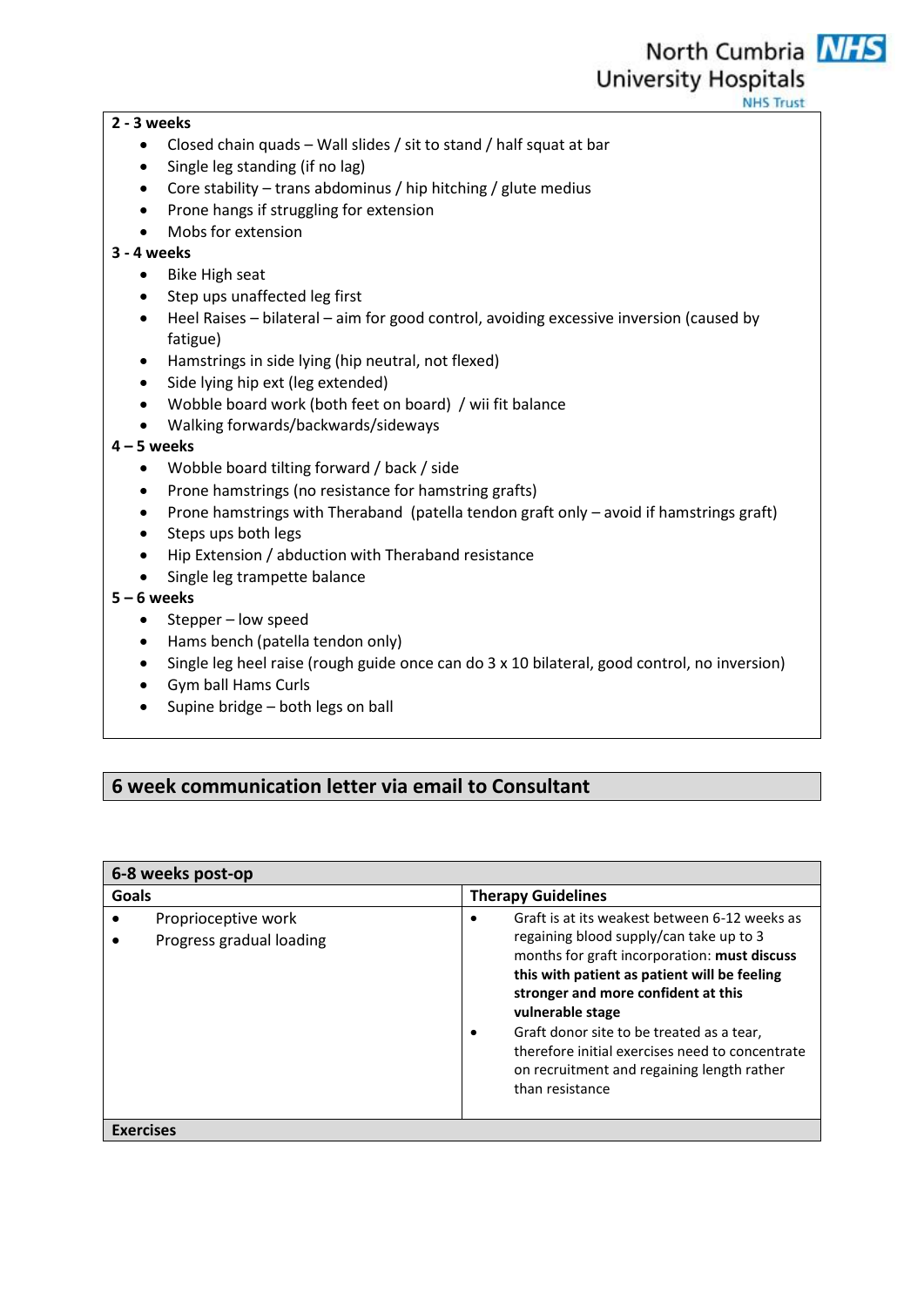### **6 – 7 weeks**

- $\bullet$  Stepper increasing speed only as able
- $\bullet$  Single leg dips  $\frac{1}{4}$   $\frac{1}{2}$  ROM only when good control/equal loading with wall slides and/or squats
- Wheely Chair Pulls forwards (patella tendon graft only if pain free)
- Rower
- Prone Hamstrings with theraband (hamstring graft) careful with resistance, low to moderate initially
- Step ups holding weight moderate weight, gauge pt symptoms re pain & swelling

### **7 – 8 weeks**

- $\bullet$  Treadmill walking small incline
- Straight lunges
- Wheely Chair pulls forwards (hamstring graft if pain free)
- Single leg trampette + ball throw and catch
- Static single leg bridge contralateral limb held straight

| 8-12 weeks post-op                                                              |                                                           |                                                                                                                                                                                                                                                                                                                                                                                                                                                |  |
|---------------------------------------------------------------------------------|-----------------------------------------------------------|------------------------------------------------------------------------------------------------------------------------------------------------------------------------------------------------------------------------------------------------------------------------------------------------------------------------------------------------------------------------------------------------------------------------------------------------|--|
| Goals                                                                           |                                                           | <b>Therapy Guidelines</b>                                                                                                                                                                                                                                                                                                                                                                                                                      |  |
|                                                                                 | Proprioceptive work<br>Progress loading of recovering leg | Graft is at its weakest between 6-12 weeks as<br>$\bullet$<br>regaining blood supply/can take up to 3<br>months for graft incorporation: must discuss<br>this with patient as patient will be feeling<br>stronger and more confident at this vulnerable<br>stage<br>Graft donor site to be treated as a tear,<br>$\bullet$<br>therefore initial exercises need to concentrate<br>on recruitment and regaining length rather<br>than resistance |  |
| <b>Exercises</b>                                                                |                                                           |                                                                                                                                                                                                                                                                                                                                                                                                                                                |  |
| $8 - 10$ weeks                                                                  |                                                           |                                                                                                                                                                                                                                                                                                                                                                                                                                                |  |
| Hams bench (hamstring graft, low to moderate weight, gradually progress weight) |                                                           |                                                                                                                                                                                                                                                                                                                                                                                                                                                |  |

- Gym ball bridge with heel raise and lateral shift
- Step on bench jump off bilateral (ensuring controlled landing) small step
- Dribble ball around cones
- Single leg wobble board / Hedgehog
- Straight shuttle runs
- $\bullet$  Skip
- Progress dips to single leg squats into greater range aiming for good control
- $\bullet$  Single leg bridge progress to full range from static + heel for hamstring focus gradually build rep range
- Single leg bridge with heel (hamstring focus) gradually build rep range

### **10 – 12 weeks**

- Side Lunges
- Wobble board Eyes closed
- Squat to touch floor and spring up
- Trampette jog and jump off (no twist)
- Two footed jump off higher step (re-assess calf strength if necessary/calf crucial for impact)



**University Hospitals** 

**NHS Trust**